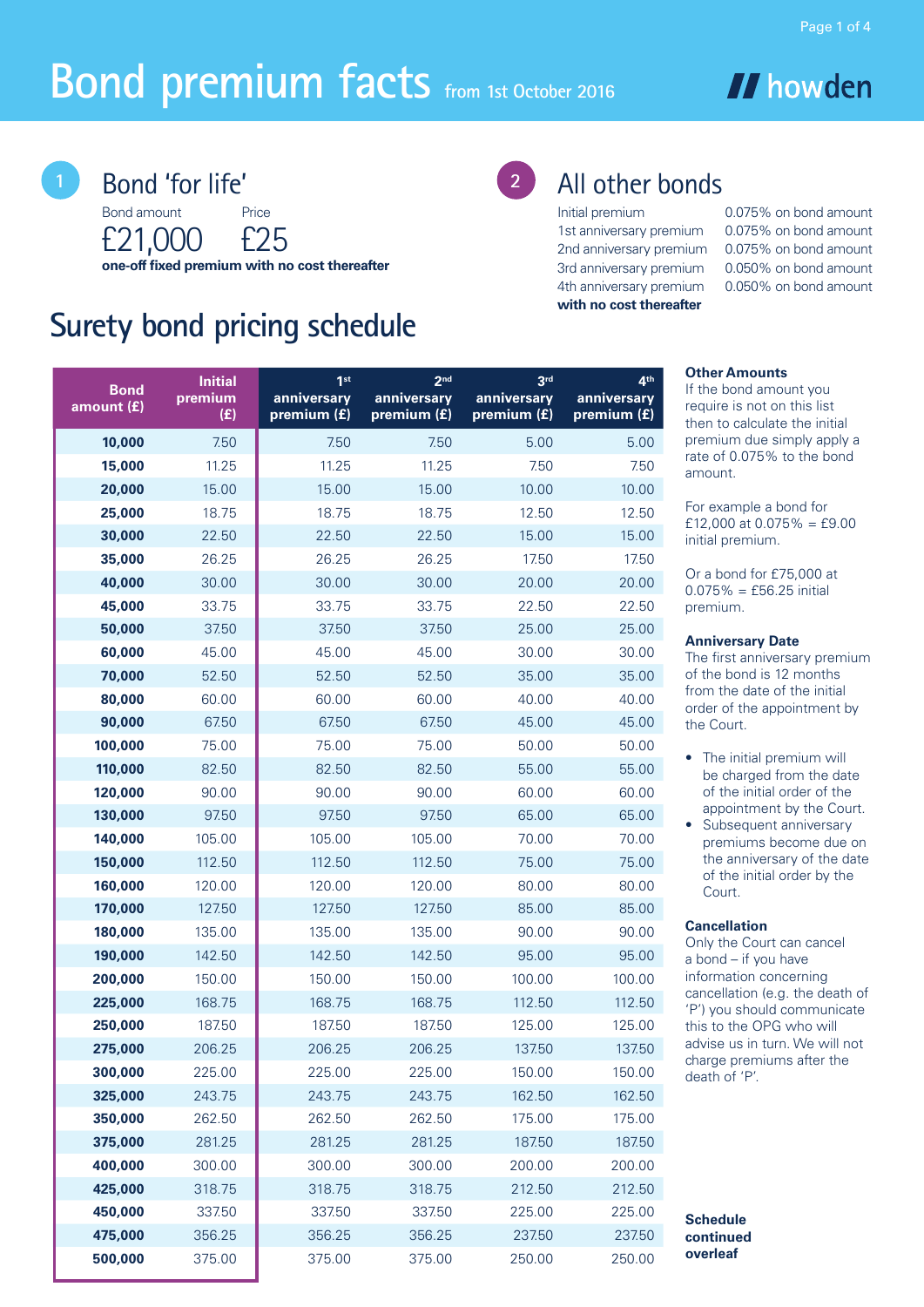# **Surety bond pricing schedule continued**

| <b>Bond</b><br>amount $(f)$ | <b>Initial</b><br>premium<br>(E) | 1 <sup>st</sup><br>anniversary<br>premium (£) | 2 <sub>nd</sub><br>anniversary<br>premium (£) | 3 <sup>rd</sup><br>anniversary<br>premium (£) | 4 <sup>th</sup><br>anniversary<br>premium (£) |
|-----------------------------|----------------------------------|-----------------------------------------------|-----------------------------------------------|-----------------------------------------------|-----------------------------------------------|
| 525,000                     | 393.75                           | 393.75                                        | 393.75                                        | 262.50                                        | 262.50                                        |
| 550,000                     | 412.50                           | 412.50                                        | 412.50                                        | 275.00                                        | 275.00                                        |
| 575,000                     | 431.25                           | 431.25                                        | 431.25                                        | 287.50                                        | 287.50                                        |
| 600,000                     | 450.00                           | 450.00                                        | 450.00                                        | 300.00                                        | 300.00                                        |
| 625,000                     | 468.75                           | 468.75                                        | 468.75                                        | 312.50                                        | 312.50                                        |
| 650,000                     | 487.50                           | 487.50                                        | 487.50                                        | 325.00                                        | 325.00                                        |
| 675,000                     | 506.25                           | 506.25                                        | 506.25                                        | 337.50                                        | 337.50                                        |
| 700,000                     | 525.00                           | 525.00                                        | 525.00                                        | 350.00                                        | 350.00                                        |
| 725,000                     | 543.75                           | 543.75                                        | 543.75                                        | 362.50                                        | 362.50                                        |
| 750,000                     | 562.50                           | 562.50                                        | 562.50                                        | 375.00                                        | 375.00                                        |
| 775,000                     | 581.25                           | 581.25                                        | 581.25                                        | 387.50                                        | 387.50                                        |
| 800,000                     | 600.00                           | 600.00                                        | 600.00                                        | 400.00                                        | 400.00                                        |
| 825,000                     | 618.75                           | 618.75                                        | 618.75                                        | 412.50                                        | 412.50                                        |
| 850,000                     | 637.50                           | 637.50                                        | 637.50                                        | 425.00                                        | 425.00                                        |
| 875,000                     | 656.25                           | 656.25                                        | 656.25                                        | 437.50                                        | 437.50                                        |
| 900,000                     | 675.00                           | 675.00                                        | 675.00                                        | 450.00                                        | 450.00                                        |
| 925,000                     | 693.75                           | 693.75                                        | 693.75                                        | 462.50                                        | 462.50                                        |
| 950,000                     | 712.50                           | 712.50                                        | 712.50                                        | 475.00                                        | 475.00                                        |
| 975,000                     | 731.25                           | 731.25                                        | 731.25                                        | 487.50                                        | 487.50                                        |
| 1,000,000                   | 750.00                           | 750.00                                        | 750.00                                        | 500.00                                        | 500.00                                        |
| 1,100,000                   | 825.00                           | 825.00                                        | 825.00                                        | 550.00                                        | 550.00                                        |
| 1,200,000                   | 900.00                           | 900.00                                        | 900.00                                        | 600.00                                        | 600.00                                        |
| 1,300,000                   | 975.00                           | 975.00                                        | 975.00                                        | 650.00                                        | 650.00                                        |
| 1,400,000                   | 1,050.00                         | 1,050.00                                      | 1,050.00                                      | 700.00                                        | 700.00                                        |
| 1,500,000                   | 1,125.00                         | 1,125.00                                      | 1,125.00                                      | 750.00                                        | 750.00                                        |
| 1,600,000                   | 1,200.00                         | 1,200.00                                      | 1,200.00                                      | 800.00                                        | 800.00                                        |
| 1,700,000                   | 1,275.00                         | 1,275.00                                      | 1,275.00                                      | 850.00                                        | 850.00                                        |
| 1,800,000<br>1,900,000      | 1,350.00                         | 1,350.00                                      | 1,350.00                                      | 900.00                                        | 900.00                                        |
| 2,000,000                   | 1,425.00<br>1,500.00             | 1,425.00<br>1,500.00                          | 1,425.00<br>1,500.00                          | 950.00<br>1,000.00                            | 950.00<br>1,000.00                            |
| 2,250,000                   | 1,687.50                         | 1,687.50                                      | 1,687.50                                      | 1,125.00                                      | 1,125.00                                      |
| 2,500,000                   | 1,875.00                         | 1,875.00                                      | 1,875.00                                      | 1,250.00                                      | 1,250.00                                      |
| 2,750,000                   | 2,062.50                         | 2,062.50                                      | 2,062.50                                      | 1,375.00                                      | 1,375.00                                      |
| 3,000,000                   | 2,250.00                         | 2,250.00                                      | 2,250.00                                      | 1,500.00                                      | 1,500.00                                      |
| 3,250,000                   | 2,437.50                         | 2,437.50                                      | 2,437.50                                      | 1,625.00                                      | 1,625.00                                      |
| 3,500,000                   | 2,625.00                         | 2,625.00                                      | 2,625.00                                      | 1,750.00                                      | 1,750.00                                      |
| 3,750,000                   | 2,812.50                         | 2,812.50                                      | 2,812.50                                      | 1,875.00                                      | 1,875.00                                      |
| 4,000,000                   | 3,000.00                         | 3,000.00                                      | 3,000.00                                      | 2,000.00                                      | 2,000.00                                      |
| 4,250,000                   | 3,187.50                         | 3,187.50                                      | 3,187.50                                      | 2,125.00                                      | 2,125.00                                      |
| 4,500,000                   | 3,375.00                         | 3,375.00                                      | 3,375.00                                      | 2,250.00                                      | 2,250.00                                      |
| 4,750,000                   | 3,562.50                         | 3,562.50                                      | 3,562.50                                      | 2,375.00                                      | 2,375.00                                      |
| 5,000,000                   | 3,750.00                         | 3,750.00                                      | 3,750.00                                      | 2,500.00                                      | 2,500.00                                      |

**z** above. **Amounts over £5,000,000 - please apply the annual percentage rates shown under 'All other bonds'** 

#### **To apply for a bond, please visit www.howdendeputybonds.co.uk**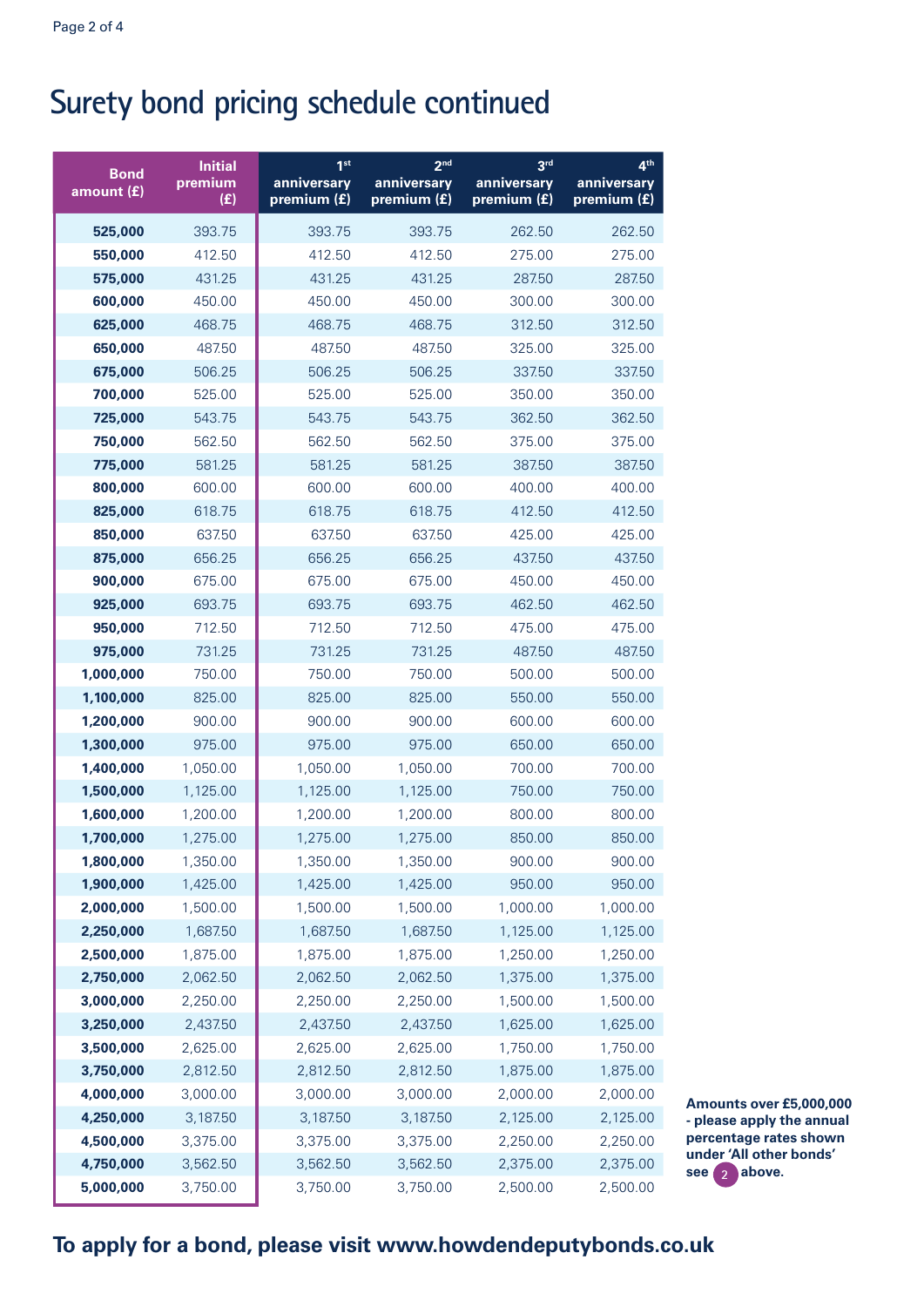# **Increases in bond amounts: additional premiums**

Increases in the amount of a bond can only be made by the Court and are treated for premium calculation and collection purposes as though a new bond had been issued for the difference between the original amount and the revised amount but no premiums are collected until whenever the next anniversary of the bond occurs. The following scenarios illustrate the way this works.

## **Scenario 1** no changes within the first five years but an increase after this period

A £100,000 bond issued on 1st January 2017 with appointment date 20th December 2016 where the bond amount increases to £400,000 on 30th March 2022.

| <b>Date</b>                                          | on £100,000 | on £300,000 (increase)   | <b>Total</b> |                 |
|------------------------------------------------------|-------------|--------------------------|--------------|-----------------|
| Prior to issue (1/1/17)                              | £75.00      |                          | £75.00       |                 |
| First anniversary premium (20/12/17)                 | £75.00      |                          | £75.00       | Fiy             |
| Second anniversary premium (20/12/18)                | £75.00      |                          | £75.00       | pa              |
| Third anniversary premium (20/12/19)                 | £50.00      |                          | £50.00       | or              |
| Fourth anniversary premium (20/12/20)                | £50.00      | $\overline{\phantom{a}}$ | £50.00       |                 |
|                                                      |             |                          |              |                 |
| First anniversary premium after increase (20/12/22)  |             | £225.00                  | £225.00      |                 |
| Second anniversary premium after increase (20/12/23) |             | £225.00                  | £225.00      | Fiy             |
| Third anniversary premium after increase (20/12/24)  |             | £225.00                  | £225.00      | рa<br><b>of</b> |
| Fourth anniversary premium after increase (20/12/25) |             | £150.00                  | £150.00      | it v            |
| Fifth anniversary premium after increase (20/12/26)  |             | £150.00                  | £150.00      |                 |

ve years' premiums aid based on the iginal bond amount.

ve years' premiums paid on the **amount the increase** as if were a new bond.

# **Scenario 2** an increase in the bond amount before the initial five year period has elapsed

A £100,000 bond issued on 1st January 2017 with appointment date 20th December 2016 where the bond amount increases to £400,000 on 30th March 2019.

| <b>Date</b>                            | on £100,000              | on £300,000 (increase) | Total   |
|----------------------------------------|--------------------------|------------------------|---------|
| Prior to issue (1/1/17)                | £75.00                   |                        | £75.00  |
| First anniversary premium (20/12/17)   | £75.00                   | ÷                      | £75.00  |
| Second anniversary premium (20/12/18)  | £75.00                   |                        | £75.00  |
| Third anniversary premium (20/12/19)   | £50.00                   | £225.00                | £275.00 |
| Fourth anniversary premium (20/12/20)  | £50.00                   | £225.00                | £275.00 |
| Fifth anniversary premium (20/12/21)   |                          | £225.00                | £225.00 |
| Sixth anniversary premium (20/12/22)   | $\overline{\phantom{a}}$ | £150.00                | £150.00 |
| Seventh anniversary premium (20/12/23) |                          | £150.00                | £150.00 |